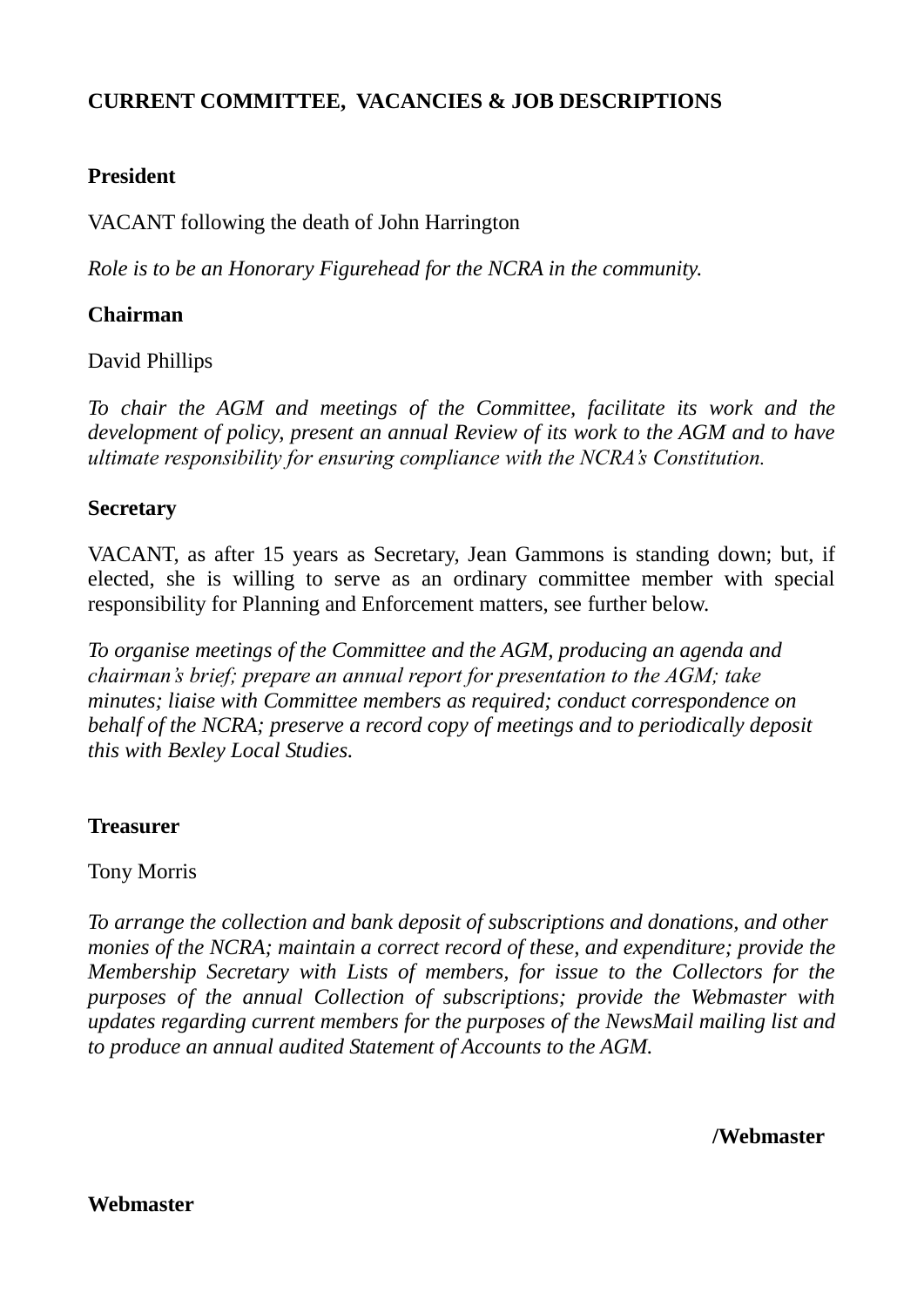## Alex Bunce

*To maintain the NCRA's website and its NewsMail service, liaising with the Treasurer in updating the mailing list; and to ensure compliance with GDPR.* 

## **Deputy Webmaster**

VACANT as Ollie Jeffs is not standing for re-election

# **Membership Secretary**

Judy Hone

*To organise the annual Collection of Subscriptions, team-leading the volunteer Collectors; and to arrange for the hand delivery of the AGM Notice, and any other critical NCRA communications, to those members without a PC; and to transfer to the Treasurer all monies collected, together with the Lists completed by the Collectors and the Membership Forms signed by new members.* 

# **Community Engagement & special projects**

## David Jones

*To seek to restore the sense of a single community that was lost 50 years ago when the village was divided by the dual carriageway, fostering this through a collaboration of 'partners' that include local branches of the RBL and the Scouts and local organisations such as The Church, The Friends of Footscray Meadows and the Bexley Archaeology Group (which is based in North Cray); and to support these efforts by arranging community events such as coffee mornings and Quiz nights. In furthering these efforts to engage the local community, to undertake special projects such as the Defibrillator Project, a heritage plaque for Pear Tree Cottage and an improvement of safety on the North Cray Road.* 

# **Committee Member for Planning & Enforcement**

# VACANT

*To be aware of changes in planning law; monitor planning applications and outcomes, passing details to the projected Information Manager (see below) for timely publication to members through the NewsMail service; scrutinise the documents contained in all applications affecting the Green Belt, or adversely affecting members; compile and submit a letter of Objection to the Planning department, copying-in ward councillors and, where further support is needed, forwarding a copy to the Bexley Civic Society's planning and conservation committee, and our MP; where appropriate, to set up a sub-committee and attend*